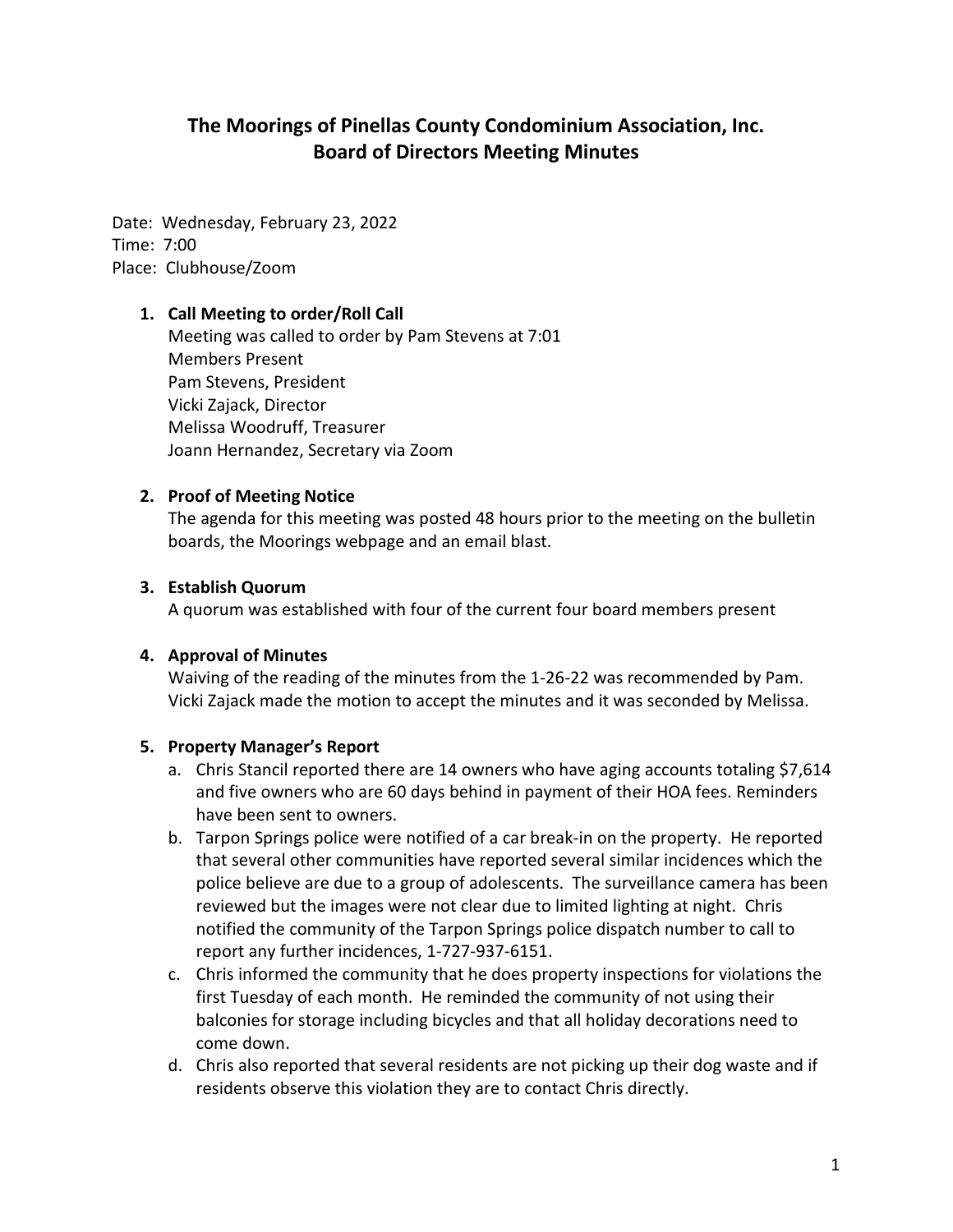e. Chris reminded residents that that they need to provide the office with updated pet registrations.

## **6. Treasurer's Report**

Melissa reported that there is currently \$72,000 in operating funds, \$423,000.00 in the reserve fund and \$1.8 million left in the trust settlement account.

# **7. ARC Requests**

Vicki reminded the residents that an Architectural request form needs to be submitted for approval when any improvements both inside and out are being considered. The required Information includes the detailed work to be completed, the name, license number and insurance information for the contractor as well as the permits needed to complete the work. This information/documents need to be submitted to the office for approval prior to the work being initiated. The forms will be revised soon.

## **OLD BUSINESS**

## **1. Interior Repairs**

- a. Joann reported that American Quality Drywall was on the property yesterday to take measurements for the drywall and ceiling repairs for those units reporting damage due to the sink hole remediation. A proposal will be forthcoming.
- b. Jako Tile will be on the property 3-1-22 to take measurements for floor repairs for those units reporting damage due to the sink hole remediation. All unit owners reporting damage have been notified.

## **2. Porches/Patio Repairs**

Pam, Vicki and Melissa will conduct a fact-finding visit in March to the units with damage to their porches and or balconies due to the sink hole remediation. The purpose is to determine the type of damage including doors and flooring. Owners will be asked if they have receipts, estimates or spare flooring. This information will be shared with the contractor and used for budgeting for the trust fund.

## **3. Balconies**

The Board received the new proposal from Tailored Reconstruction which was based on the specifications from engineer report. This new proposal will be sent to the attorneys for review. A permit will then need to be obtained and then the repairs can begin. Pam expressed appreciation to the community for their patience in this project.

## **4. Moorings Sign**

Joann reported that the sign has been completed. The specifications have been sent to an engineer for his review, He has submitted a proposal for \$300.00 for his services. She made a motion to accept his proposal and it was seconded by Vicki. It was passed by the Board. Once the engineer's report is received a contractor will be hired to apply for a permit and install the sign.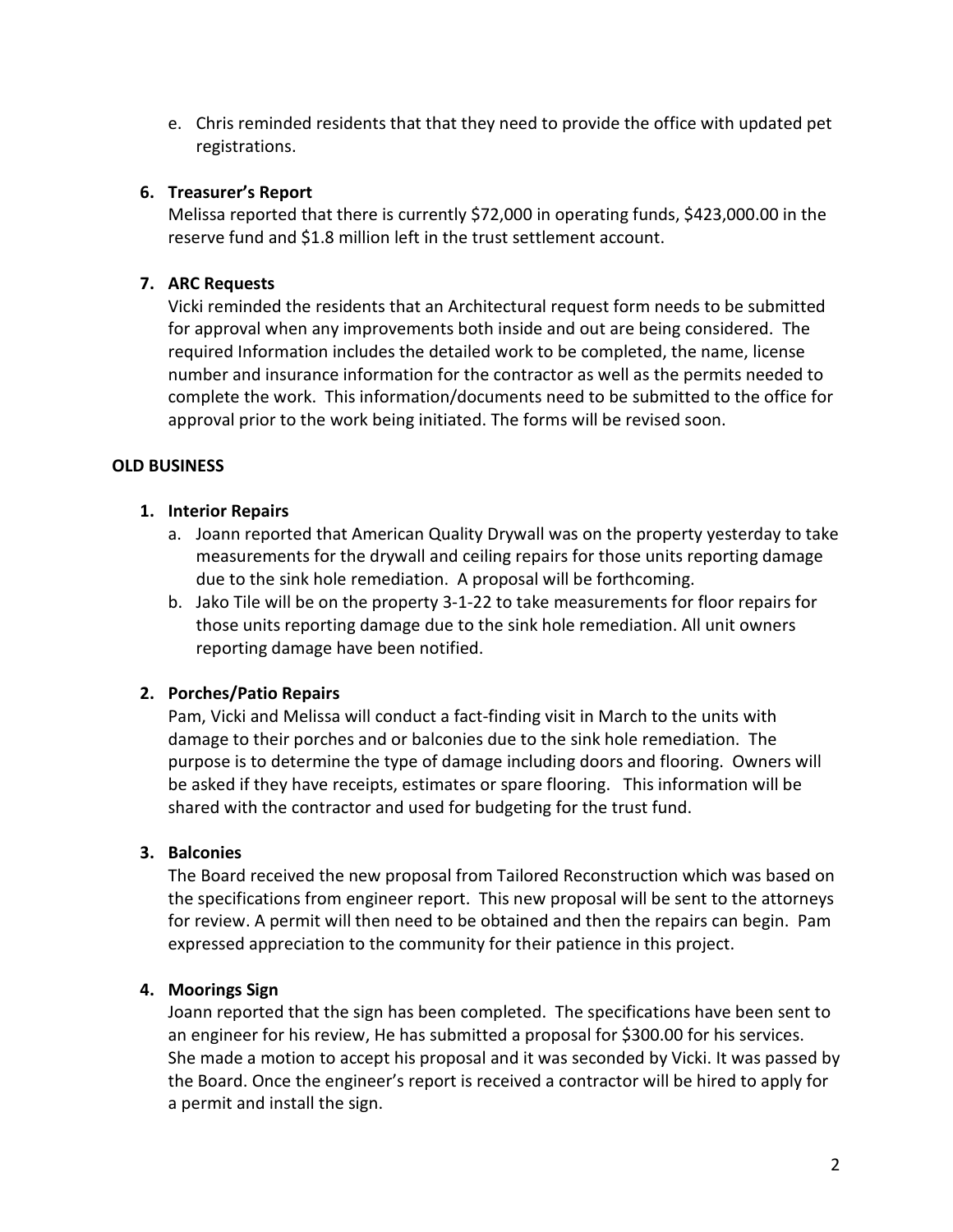## **5. A/C Pads**

Pam reported that the air conditioner pads on the south side of the complex have been repaired by Helicon. They leveled the pads by applying foam. The air conditioner pads on the north side will be repaired after the balcony repairs.

# **6. Safety Lighting**

Pam reported that three proposals have been received for the replacements for the 28 pole lights on the property. All three are similar coming in at approximately \$29,000. However, all have backorders. There is a company in Tampa that can deliver in 7-10 days. These are solar lights will not need electrical rewiring wiring and have a five-year battery that will cost approximately \$220 to replace. Monies will need to be allocated in reserves for the battery replacements. The cost for the new 28 lights will be approximately \$24,000. One light has been ordered.

# **7. Pool**

- a. Pam reported that the pool is open and the contract with Cody Pools is being settled for \$15,000 rather than litigated. The cost of the original contract was \$77,000 with a deposit of \$25,000 and a credit of \$10,000 for the fraudulent heater. The Moorings owed about \$38,000 to Cody so with the settlement the remaining \$23,000 can be used to repair the pool.
- b. Pam reminder the community that adults must accompany children at all times in the pool area. If there are unaccompanied children the pool will be closed.
- c. Pool fobs are in the process of being replaced. If owners need a new pool fob they need to bring in the old fob, for exchange otherwise there will be a \$50.00 fee for a new pool fob.
- d. Melissa reminded all residents to be aware of children as they drive in the parking lot as we now have several children living in the complex.

# **8. South Side Building Gutters**

Pam reported that the Board received three estimates for the extension gutters for the south side buildings. The Board received three estimates including Mugrow at \$21,000 and another at \$25,000. Pam made a motion to ratify \$21,500 for the proposal from Drainage Professionals. It was seconded by Vicki and approved by the Board.

# **9. Sidewalk Repairs**

Sidewalk repairs have been completed. Pam shared that the recent replacement of the entry sidewalks was a dirty, loud and inconvenient job and she appreciated everyone's patience.

# **10. Landscaping**

Several community members have expressed interest in the landscaping projects. Melissa will lead the landscaping committee which will get ideas for plantings, contact landscaping companies in order to develop a budget and make recommendations to the